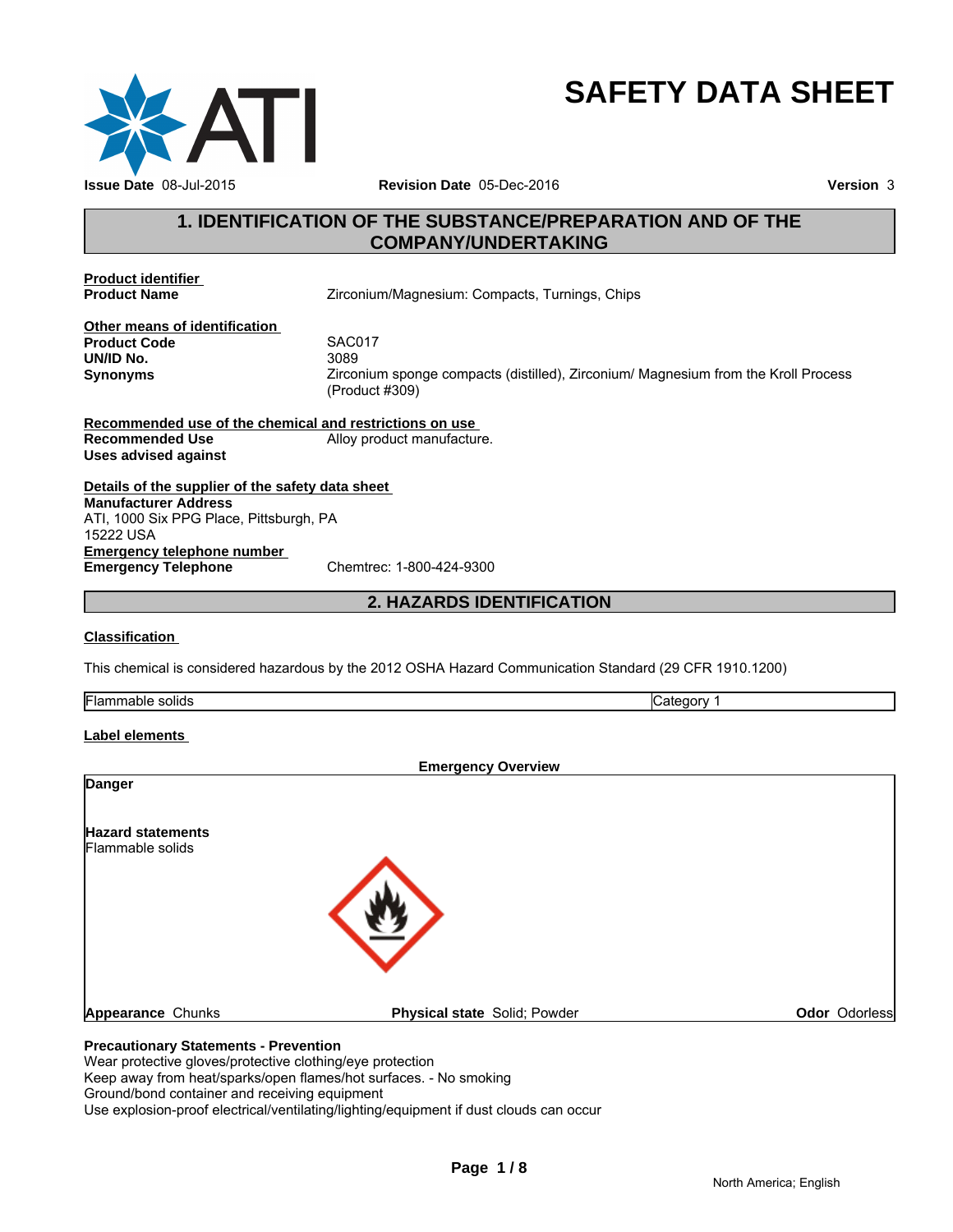#### **Precautionary Statements - Response**

In case of fire: Use salt (NaCl) or class D dry powder for extinction

#### **Hazards not otherwise classified (HNOC)**

#### Not applicable

#### **Other Information**

When product is subjected to welding, burning, melting, sawing, brazing, grinding, buffing, polishing, or other similar heat-generating processes, the following potentially hazardous airborne particles and/or fumes may be generated Zinc, copper, magnesium, or cadmium fumes may cause metal fumes fever.

### **3. COMPOSITION/INFORMATION ON INGREDIENTS**

**Synonyms Example 2** Zirconium sponge compacts (distilled), Zirconium/ Magnesium from the Kroll Process (Product #309).

| <b>Chemical Name</b>  | <b>CAS No.</b> | Weight-% |
|-----------------------|----------------|----------|
| Zirconium             | 7440-67-7      | 55-65    |
| Magnesium             | 7439-95-4      | 35-40    |
| Chloride<br>Magnesium | 7786-30-3      |          |

# **4. FIRST AID MEASURES**

.

**First aid measures**

| Note to physicians                                                         | Treat symptomatically.                                                                                                                                 |  |
|----------------------------------------------------------------------------|--------------------------------------------------------------------------------------------------------------------------------------------------------|--|
| Indication of any immediate medical attention and special treatment needed |                                                                                                                                                        |  |
| <b>Symptoms</b>                                                            | None anticipated.                                                                                                                                      |  |
| Most important symptoms and effects, both acute and delayed                |                                                                                                                                                        |  |
| Ingestion                                                                  | IF SWALLOWED. Call a POISON CENTER or doctor/physician if you feel unwell.                                                                             |  |
| <b>Inhalation</b>                                                          | If excessive amounts of smoke, fume, or particulate are inhaled during processing, remove<br>to fresh air and consult a qualified health professional. |  |
| <b>Skin Contact</b>                                                        | None under normal use conditions.                                                                                                                      |  |
| Eye contact                                                                | In the case of particles coming in contact with eyes during processing, treat as with any<br>foreign object.                                           |  |

#### **5. FIRE-FIGHTING MEASURES**

#### **Suitable extinguishing media**

Smother with salt (NaCl) or class D dry powder fire extinguisher.

**Unsuitable extinguishing media** Do not spray water on burning metal as an explosion may occur. This explosive characteristic is caused by the hydrogen and steam generated by the reaction of water with the burning material.

#### **Specific hazards arising from the chemical**

Intense heat. Very fine, high surface area material resulting from grinding, buffing, polishing, or similar processes of this product may ignite spontaneously at room temperature. WARNING: Fine particles resulting from grinding, buffing, polishing, or similar processes of this product may form combustible dust-air mixtures. Keep particles away from all ignition sources including heat, sparks, and flame. Prevent dust accumulations to minimize combustible dust hazard.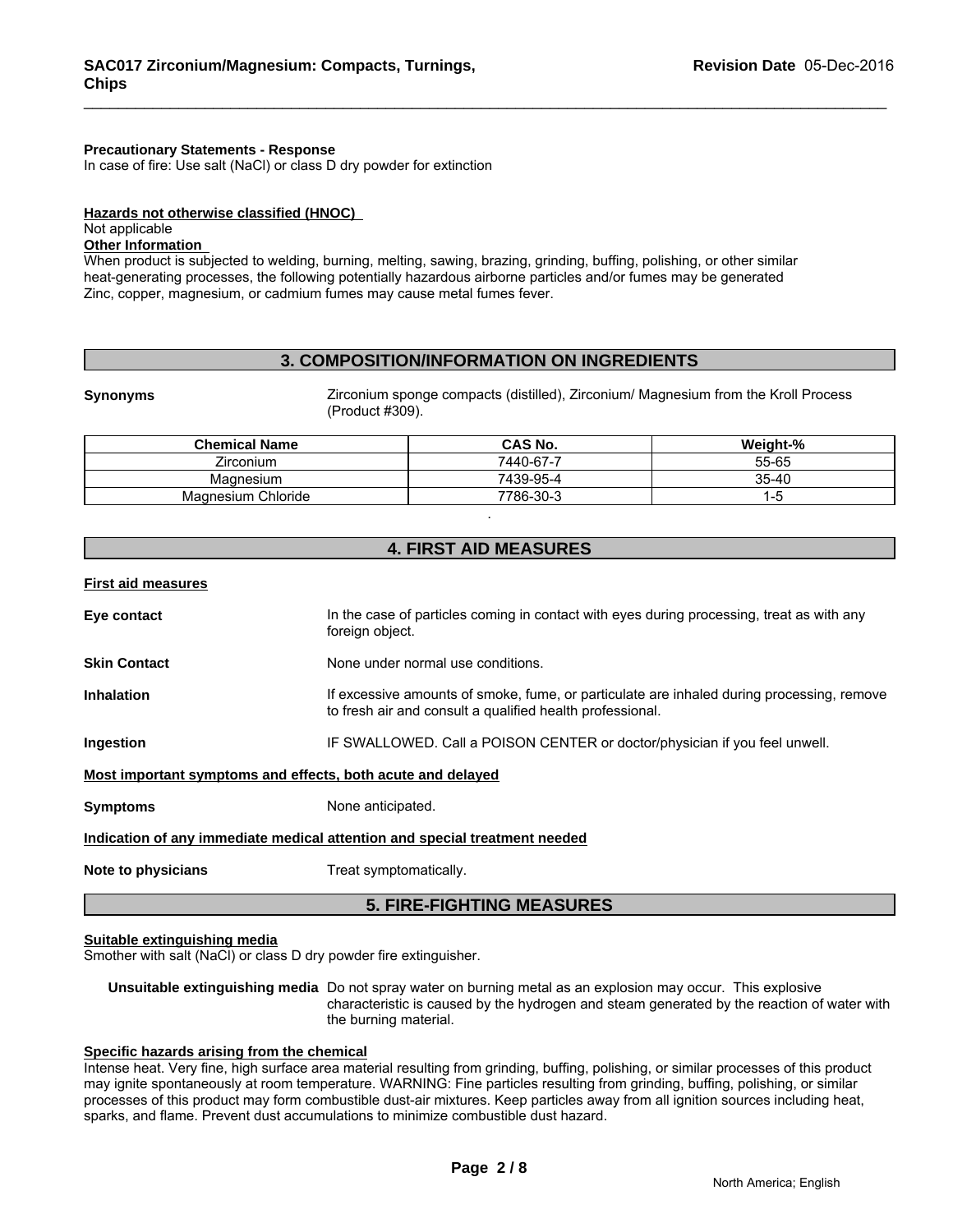**Hazardous combustion products**Zinc, copper, magnesium, or cadmium fumes may cause metal fumes fever.

#### **Explosion data Sensitivity to Mechanical Impact** None.

**Sensitivity to Static Discharge** None.

#### **Protective equipment and precautions for firefighters**

**Personal precautions, protective equipment and emergency procedures** 

As in any fire, wear self-contained breathing apparatus pressure-demand, MSHA/NIOSH approved (or equivalent) respirator and full protective gear.

#### **6. ACCIDENTAL RELEASE MEASURES**

| <b>Personal precautions</b>                          | Use personal protective equipment as required.                                                        |  |  |
|------------------------------------------------------|-------------------------------------------------------------------------------------------------------|--|--|
| For emergency responders                             | Use personal protective equipment as required. Follow Emergency Response Guidebook,<br>Guide No. 170. |  |  |
| <b>Environmental precautions</b>                     |                                                                                                       |  |  |
| <b>Environmental precautions</b>                     | Collect spillage to prevent release to the environment.                                               |  |  |
| Methods and material for containment and cleaning up |                                                                                                       |  |  |
| <b>Methods for containment</b>                       | Prevent further leakage or spillage if safe to do so.                                                 |  |  |
| Methods for cleaning up                              | Sweep or shovel material into dry containers. Avoid creating uncontrolled dust.                       |  |  |
|                                                      | 7. HANDLING AND STORAGE                                                                               |  |  |
| <b>Precautions for safe handling</b>                 |                                                                                                       |  |  |

**Advice on safe handling** Very fine, high surface area material resulting from grinding, buffing, polishing, or similar processes of this product may ignite spontaneously at room temperature. WARNING: Fine particles resulting from grinding, buffing, polishing, or similar processes of this product may form combustible dust-air mixtures. Keep particles away from all ignition sources including heat, sparks, and flame. Prevent dust accumulations to minimize combustible dust hazard.

#### **Conditions for safe storage, including any incompatibilities**

| <b>Storage Conditions</b> | Keep chips, turnings, dust, and other small particles away from heat, sparks, flame and<br>other sources of ignition (i.e., pilot lights, electric motors and static electricity).                                                   |
|---------------------------|--------------------------------------------------------------------------------------------------------------------------------------------------------------------------------------------------------------------------------------|
| Incompatible materials    | Dissolves in hydrofluoric acid. Ignites in the presence of fluorine. When heated above<br>200°C, reacts exothermically with the following. Chlorine, bromine, halocarbons, carbon<br>tetrachloride, carbon tetrafluoride, and freon. |

# **8. EXPOSURE CONTROLS/PERSONAL PROTECTION**

#### **Control parameters**

#### **Exposure Guidelines**

| <b>Chemical Name</b> | <b>ACGIH TLV</b>                                         | <b>OSHA PEL</b>                                      |
|----------------------|----------------------------------------------------------|------------------------------------------------------|
| <b>Zirconium</b>     | STEL: 10 mg/m <sup>3</sup> STEL: 10 mg/m <sup>3</sup> Zr | TWA: $5 \text{ mg/m}^3$ Zr                           |
| 7440-67-7            | TWA: $5 \text{ mg/m}^3$ TWA: $5 \text{ mg/m}^3$ Zr       | (vacated) STEL: 10 mg/m <sup>3</sup> (vacated) STEL: |
|                      |                                                          | 10 mg/m $3 Zr$                                       |
| Magnesium            |                                                          |                                                      |
| 7439-95-4            |                                                          |                                                      |
| Magnesium Chloride   |                                                          |                                                      |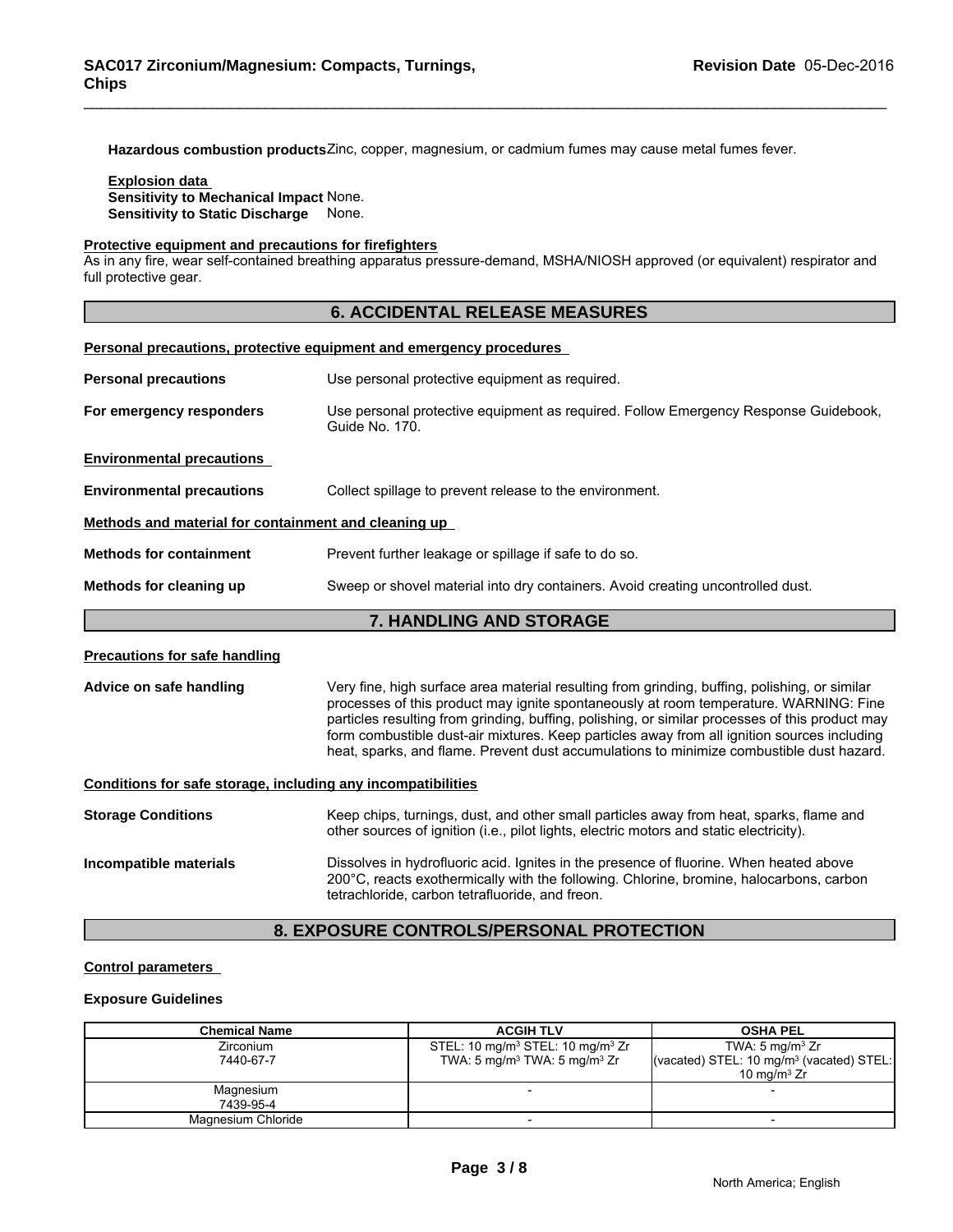7786-30-3

### **Appropriate engineering controls**

| <b>Engineering Controls</b>           | Avoid generation of uncontrolled particles.                                                                                                                                                                                                                                                                                                                                    |
|---------------------------------------|--------------------------------------------------------------------------------------------------------------------------------------------------------------------------------------------------------------------------------------------------------------------------------------------------------------------------------------------------------------------------------|
|                                       | Individual protection measures, such as personal protective equipment                                                                                                                                                                                                                                                                                                          |
| <b>Eye/face protection</b>            | When airborne particles may be present, appropriate eye protection is recommended. For<br>example, tight-fitting goggles, foam-lined safety glasses or other protective equipment that<br>shield the eyes from particles.                                                                                                                                                      |
| Skin and body protection              | Fire/flame resistant/retardant clothing may be appropriate during hot work with the product.<br>Cut-resistant gloves and/or protective clothing may be appropriate when sharp surfaces are<br>present.                                                                                                                                                                         |
| <b>Respiratory protection</b>         | When particulates/fumes/gases are generated and if exposure limits are exceeded or<br>irritation is experienced, proper approved respiratory protection should be worn.<br>Positive-pressure supplied air respirators may be required for high airborne contaminat<br>concentrations. Respiratory protection must be provided in accordance with current local<br>regulations. |
| <b>General Hygiene Considerations</b> | Handle in accordance with good industrial hygiene and safety practice.                                                                                                                                                                                                                                                                                                         |

# **9. PHYSICAL AND CHEMICAL PROPERTIES**

#### **Information on basic physical and chemical properties**

| <b>Physical state</b>            | Solid; Powder     |                       |                |
|----------------------------------|-------------------|-----------------------|----------------|
| Appearance                       | Chunks            | Odor                  | Odorless       |
| <b>Color</b>                     | Grey silver       | <b>Odor threshold</b> | Not applicable |
| <b>Property</b>                  | <b>Values</b>     | Remarks • Method      |                |
| рH                               |                   |                       |                |
| Melting point/freezing point     | 1850 °C / 3360 °F |                       |                |
| Boiling point / boiling range    |                   |                       |                |
| <b>Flash point</b>               |                   |                       |                |
| <b>Evaporation rate</b>          |                   | Not applicable        |                |
| Flammability (solid, gas)        |                   | Flammable             |                |
| <b>Flammability Limit in Air</b> |                   |                       |                |
| <b>Upper flammability limit:</b> |                   |                       |                |
| Lower flammability limit:        |                   |                       |                |
| Vapor pressure                   |                   | Not applicable        |                |
| <b>Vapor density</b>             |                   | Not applicable        |                |
| <b>Specific Gravity</b>          | 4                 |                       |                |
| <b>Water solubility</b>          | Insoluble         |                       |                |
| Solubility in other solvents     |                   | Not applicable        |                |
| <b>Partition coefficient</b>     |                   | Not applicable        |                |
| <b>Autoignition temperature</b>  |                   | Not applicable        |                |
| <b>Decomposition temperature</b> |                   | Not applicable        |                |
| <b>Kinematic viscosity</b>       |                   | Not applicable        |                |
| <b>Dynamic viscosity</b>         |                   | Not applicable        |                |
| <b>Explosive properties</b>      | Not applicable    |                       |                |
| <b>Oxidizing properties</b>      | Not applicable    |                       |                |
| <b>Other Information</b>         |                   |                       |                |
|                                  |                   |                       |                |
| <b>Softening point</b>           |                   |                       |                |
| Molecular weight                 |                   |                       |                |
| <b>VOC Content (%)</b>           | Not applicable    |                       |                |
| <b>Density</b>                   |                   |                       |                |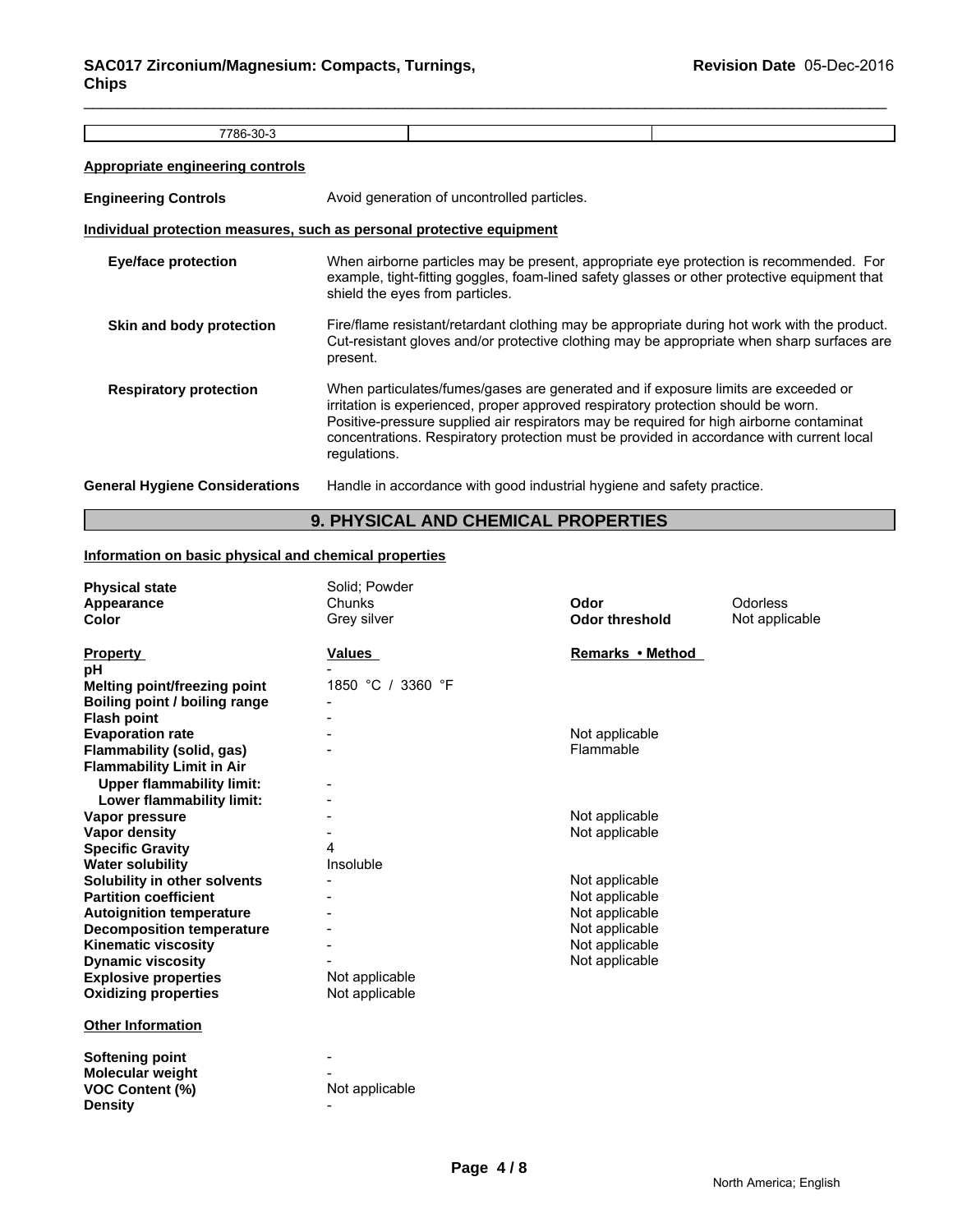**Bulk density** 100lb/ft3

# **10. STABILITY AND REACTIVITY**

**Reactivity**  Not applicable

#### **Chemical stability**

Stable under normal conditions.

#### **Possibility of Hazardous Reactions**

None under normal processing.

**Hazardous polymerization** Hazardous polymerization does not occur.

#### **Conditions to avoid**

Dust formation and dust accumulation.

#### **Incompatible materials**

Dissolves in hydrofluoric acid. Ignites in the presence of fluorine. When heated above 200°C, reacts exothermically with the following. Chlorine, bromine, halocarbons, carbon tetrachloride, carbon tetrafluoride, and freon.

#### **Hazardous Decomposition Products**

Not applicable.

#### **11. TOXICOLOGICAL INFORMATION**

#### **Information on likely routes of exposure**

#### **Product Information**

| <b>Inhalation</b>   | Product not classified. |
|---------------------|-------------------------|
| Eye contact         | Product not classified. |
| <b>Skin Contact</b> | Product not classified. |
| Ingestion           | Product not classified. |

| <b>Chemical Name</b> | Oral LD50         | Dermal LD50       | <b>Inhalation LC50</b> |
|----------------------|-------------------|-------------------|------------------------|
| Zirconium            | > 5000 mg/kg bw   |                   | $>4.3$ mg/L            |
| 7440-67-7            |                   |                   |                        |
| Magnesium            | $>$ 2000 mg/kg bw |                   |                        |
| 7439-95-4            |                   |                   |                        |
| Magnesium Chloride   | 5000 mg/kg bw     | $>$ 2000 mg/kg bw |                        |
| 17786-30-3           |                   |                   |                        |

#### **Information on toxicological effects**

**Symptoms** None known.

#### **Delayed and immediate effects as well as chronic effects from short and long-term exposure**

**Acute toxicity**<br> **Acute toxicity**<br> **Axin corrosion/irritation**<br> **Product not classified. Skin corrosion/irritation**<br>**Serious eve damage/eve irritation** Product not classified. **Serious eye damage/eye irritation<br>Sensitization Product not classified. Germ cell mutagenicity example 3 and Product not classified.**<br> **Carcinogenicity** Product not classified. Product not classified.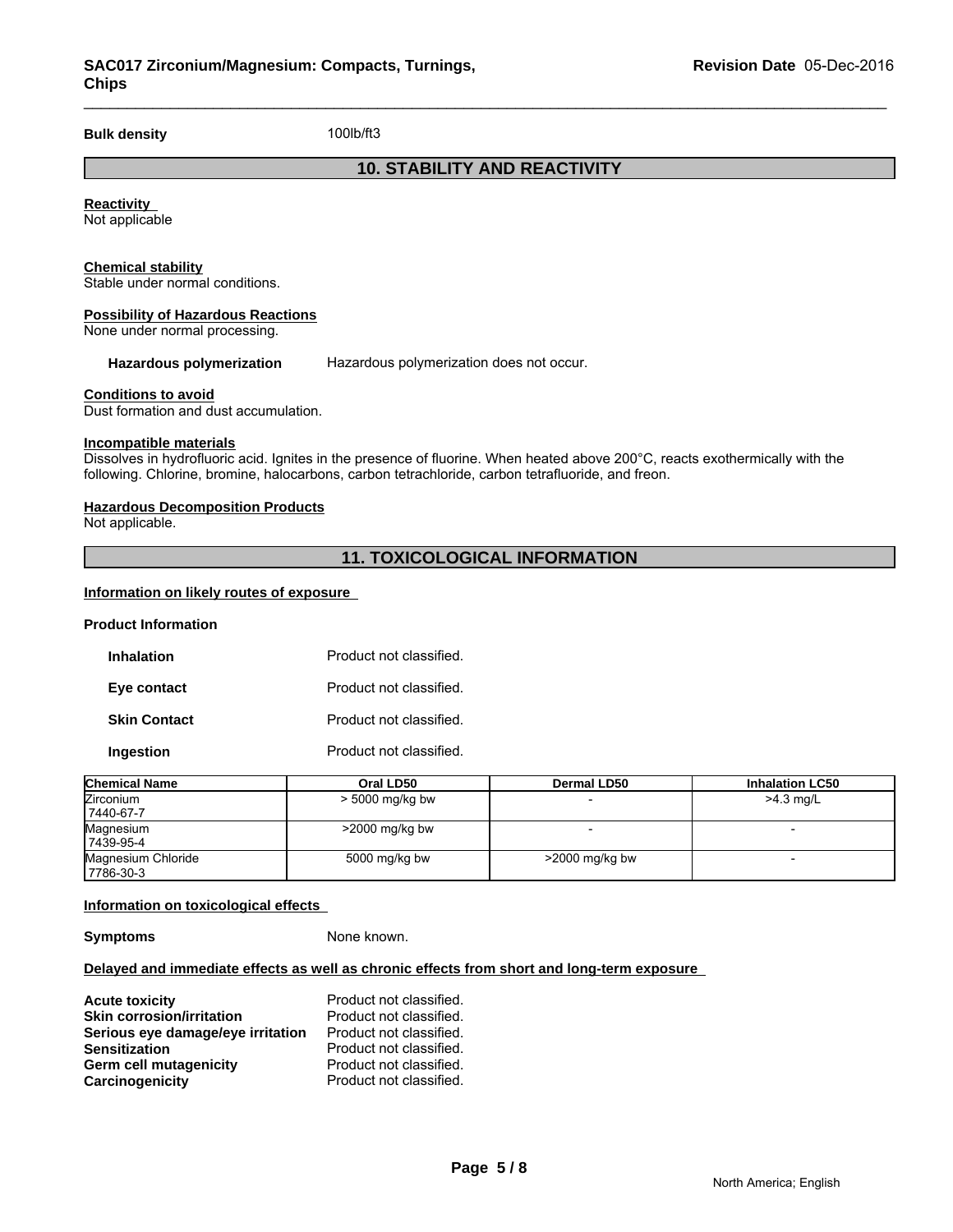# **Reproductive toxicity enduct not classified.**<br> **STOT - single exposure** Product not classified. **STOT - single exposure** Product not classified.<br> **STOT - repeated exposure** Product not classified. **STOT - repeated exposure<br>Aspiration hazard**

Product not classified.

# **12. ECOLOGICAL INFORMATION**

#### **Ecotoxicity**

| NGPI UWWUNG WAIGHT<br><b>STOT - single exposure</b><br><b>STOT - repeated exposure</b><br><b>Aspiration hazard</b> | Product not classified.<br>Product not classified.<br>Product not classified.                                             |                                                                                               |                                                                                                                                          |                                                                                                                                                           |
|--------------------------------------------------------------------------------------------------------------------|---------------------------------------------------------------------------------------------------------------------------|-----------------------------------------------------------------------------------------------|------------------------------------------------------------------------------------------------------------------------------------------|-----------------------------------------------------------------------------------------------------------------------------------------------------------|
| <b>12. ECOLOGICAL INFORMATION</b>                                                                                  |                                                                                                                           |                                                                                               |                                                                                                                                          |                                                                                                                                                           |
| <b>Ecotoxicity</b>                                                                                                 |                                                                                                                           |                                                                                               |                                                                                                                                          |                                                                                                                                                           |
|                                                                                                                    | This product as shipped is not classified for aquatic toxicity.                                                           |                                                                                               |                                                                                                                                          |                                                                                                                                                           |
| <b>Chemical Name</b>                                                                                               | Algae/aquatic plants                                                                                                      | Fish                                                                                          | <b>Toxicity to</b><br>microorganisms                                                                                                     | Crustacea                                                                                                                                                 |
| Zirconium<br>7440-67-7                                                                                             | The 14 d NOEC of zirconium<br>dichloride oxide to Chlorella<br>vulgaris was greater than<br>102.5 mg of Zr/L.             | The 96 h LL50 of zirconium<br>to Danio rerio was greater<br>than 74.03 mg/L.                  |                                                                                                                                          | The 48 h EC50 of zirconium<br>dioxide to Daphnia magna<br>was greater than 74.03 mg<br>of Zr/L.                                                           |
| Magnesium<br>7439-95-4                                                                                             | The 72 h EC50 of<br>magnesium chloride<br>hexahydrate to<br>Desmodesmus subspicatus<br>was greater than 12 mg of<br>Mg/L. | The 96 h LC50 of<br>magnesium chloride to<br>Pimephales promelas was<br>541 mg of Mg/L.       | The 3 h EC50 of magnesium<br>chloride hexahydrate for<br>activated sludge was greater Ceriodaphnia dubia was 225<br>than 108 mg of Mg/L. | The 48 h LC50 of<br>magnesium chloride to<br>mg of Mg/L.<br>The 48 h LC50 of<br>magnesium chloride<br>hexahydrate to Daphnia<br>magna was 322 mg of Mg/L. |
| Magnesium Chloride<br>7786-30-3                                                                                    | The 72 h EC50 of<br>magnesium chloride to<br>Desmodesmus subspicatus<br>was greater than 100 mg of<br>MqCl2/L.            | The 96 h LC50 of<br>magnesium chloride to<br>Pimephales promelas was<br>2119.3 mg of MgCl2/L. | The 3 h EC50 of magnesium<br>chloride for activated sludge<br>was greater than 900 mg of<br>MgCl2/L.                                     | The 48 h LC50 of<br>magnesium chloride<br>hexahydrate to Daphnia<br>magna was 548.4 mg of<br>MqCl2/L.                                                     |

#### **Persistence and degradability**

#### **Bioaccumulation**

.

.

#### **Other adverse effects**

# **13. DISPOSAL CONSIDERATIONS**

#### **Waste treatment methods**

| <b>Disposal of wastes</b>     | Disposal should be in accordance with applicable regional, national and local laws and<br>regulations. |
|-------------------------------|--------------------------------------------------------------------------------------------------------|
| <b>Contaminated packaging</b> | Disposal should be in accordance with applicable regional, national and local laws and<br>regulations. |

This product contains one or more substances that are listed with the State of California as a hazardous waste.

# **14. TRANSPORT INFORMATION**

**DOT**<br> **DOT**<br> **DIVID No.**<br> **Regulated**<br> **Regulated UN/ID No.**<br>Proper shipping name **Hazard Class** 

Metal powders, flammable, n.o.s. (Zirconium Magnesium)<br>4.1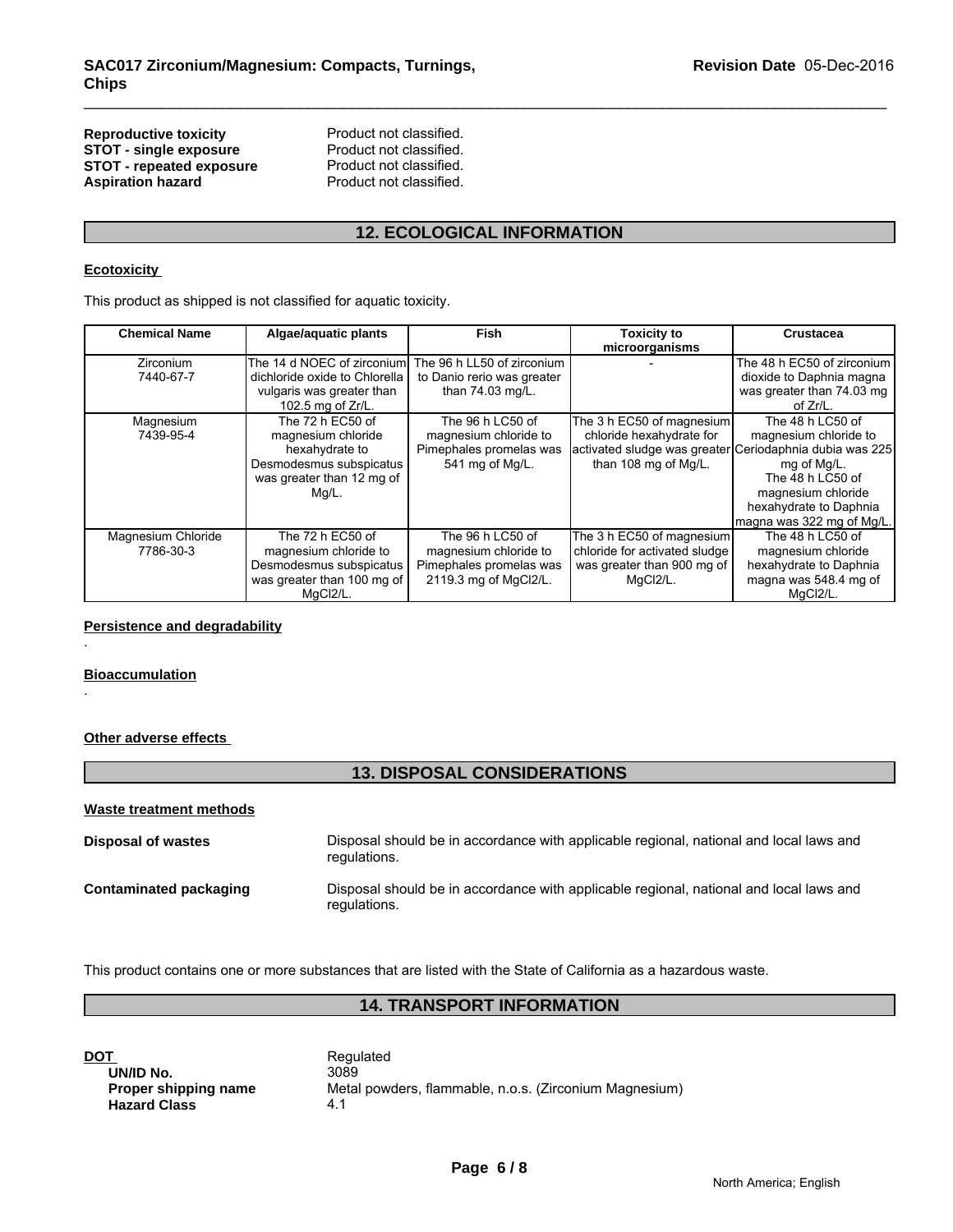| <b>Packing Group</b>            |                         |
|---------------------------------|-------------------------|
| <b>Special Provisions</b>       | IB8. IP2. IP4. T3. TP33 |
| <b>Emergency Response Guide</b> | 170                     |
| <b>Number</b>                   |                         |

#### **15. REGULATORY INFORMATION**

| <b>International Inventories</b> |          |
|----------------------------------|----------|
| <b>TSCA</b>                      | Complies |
| <b>DSL/NDSL</b>                  | Complies |
| <b>EINECS/ELINCS</b>             | Complies |
| <b>ENCS</b>                      | Complies |
| <b>IECSC</b>                     | Complies |
| <b>KECL</b>                      | Complies |
| <b>PICCS</b>                     | Complies |
| <b>AICS</b>                      | Complies |

#### **Legend:**

**TSCA** - United States Toxic Substances Control Act Section 8(b) Inventory **DSL/NDSL** - Canadian Domestic Substances List/Non-Domestic Substances List **EINECS/ELINCS** - European Inventory of Existing Chemical Substances/European List of Notified Chemical Substances **ENCS** - Japan Existing and New Chemical Substances **IECSC** - China Inventory of Existing Chemical Substances **KECL** - Korean Existing and Evaluated Chemical Substances **PICCS** - Philippines Inventory of Chemicals and Chemical Substances **AICS** - Australian Inventory of Chemical Substances

#### **US Federal Regulations**

### **SARA 313**

Section 313 of Title III of the Superfund Amendments and Reauthorization Act of 1986 (SARA). This product does not contain any chemicals which are subject to the reporting requirements of the Act and Title 40 of the Code of Federal Regulations, Part 372

| SARA 311/312 Hazard Categories    |     |  |
|-----------------------------------|-----|--|
| Acute health hazard               | N٥  |  |
| <b>Chronic Health Hazard</b>      | No  |  |
| Fire hazard                       | Yes |  |
| Sudden release of pressure hazard | No  |  |
| <b>Reactive Hazard</b>            | No  |  |

#### **CWA (Clean Water Act)**

This product does not contain any substances regulated as pollutants pursuant to the Clean Water Act (40 CFR 122.21 and 40 CFR 122.42)

#### **CERCLA**

This material, as supplied, does not contain any substances regulated as hazardous substances under the Comprehensive Environmental Response Compensation and Liability Act (CERCLA) (40 CFR 302) or the Superfund Amendments and Reauthorization Act (SARA) (40 CFR 355). There may be specific reporting requirements at the local, regional, or state level pertaining to releases of this material

#### **US State Regulations**

#### **California Proposition 65**

This product does not contain any Proposition 65 chemicals

#### **U.S. State Right-to-Know Regulations**

| Chemical<br>Massachusetts<br>Name<br>nnsvivania<br>I<br><b>New</b><br>ימם<br> |
|-------------------------------------------------------------------------------|
|-------------------------------------------------------------------------------|